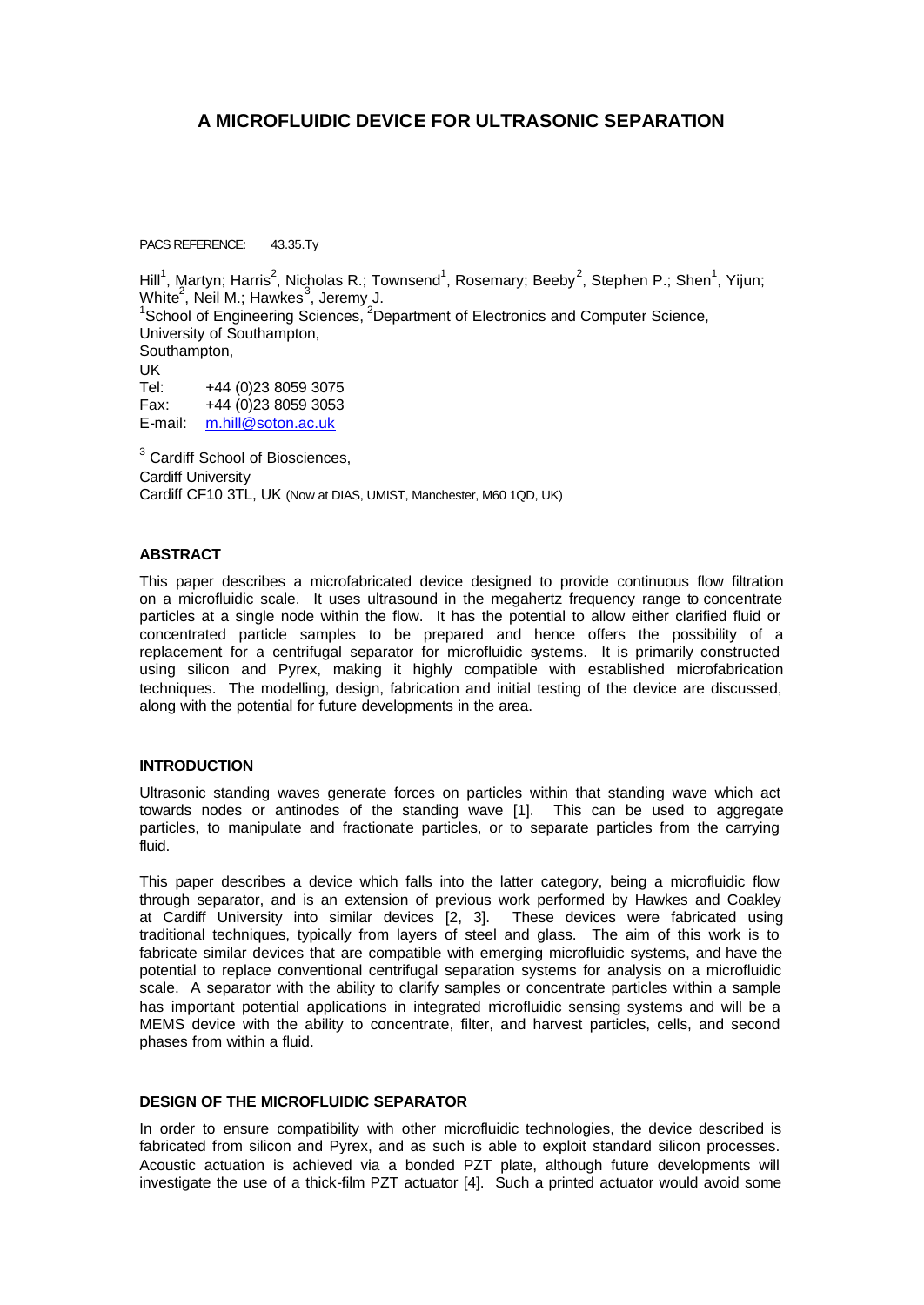of the problems current problems in bonding bulk pzt to a silicon device. Figure 1 shows a schematic cross-section of the prototype.



*Figure 1 Schematic cross-section of device*

As in the Cardiff laminar flow filter [2], a fluid/particle mixture is drawn into the device through the port on the left of the figure. An acoustic standing wave of a half wavelength is maintained within the cavity and as the particles move through the field they migrate to the pressure node at the centre of the cavity. A fraction of the particle-free fluid can then be drawn from the "clean" outlet and the remainder of the fluid/particle mixture can be drawn from the final, dirty outlet. Such a scheme allows for a relatively small quantity of clarified fluid to be produced, but different geometries have the potential to increase the proportion of clarified fluid recovered, or alternatively to increase the concentration of the particles recovered from the "dirty" outlet.

#### Acoustic Modelling

Previous work [5] has allowed the characterization and validation of a multi-layered resonant structure, constructed in stainless steel, and this work has been extended to include the silicon/Pyrex construction described here.



*Figure 2 The structural diagram of the layered resonator system*

The schematic of Figure 2 shows the structure of the layered resonator system used to model the micromachined ultrasonic separator, and is composed of a piezoelectric transducer, a layer of adhesive, a silicon layer, a filtration chamber filled with fluid, and a Pyrex reflector plate.

Data produced by Hawkes and Coakley [2] has shown the clearance of the stainless steel chamber against frequency. Modelling, using the method described by Hill and Wood [6] demonstrated that a good indication of actual filtration performance could be predicted by the product of the acoustic energy stored in the fluid and the driving frequency (the "energy frequency product") [5]. The model was used to calculate the energy frequency product against frequency for the Cardiff cell, and this is shown, together with the experimental clearance data, in Figure 3.

Modelling of the energy frequency product has been used to predict the microfluidic filter's performance and to select appropriate dimensions for its construction. Dimensions that have been considered include the depth of the cavity, the thickness of the Pyrex layer and the thickness of the silicon layer. A standard silicon wafer thickness of 525μm, along with an overall Pyrex depth of 1.7mm were selected.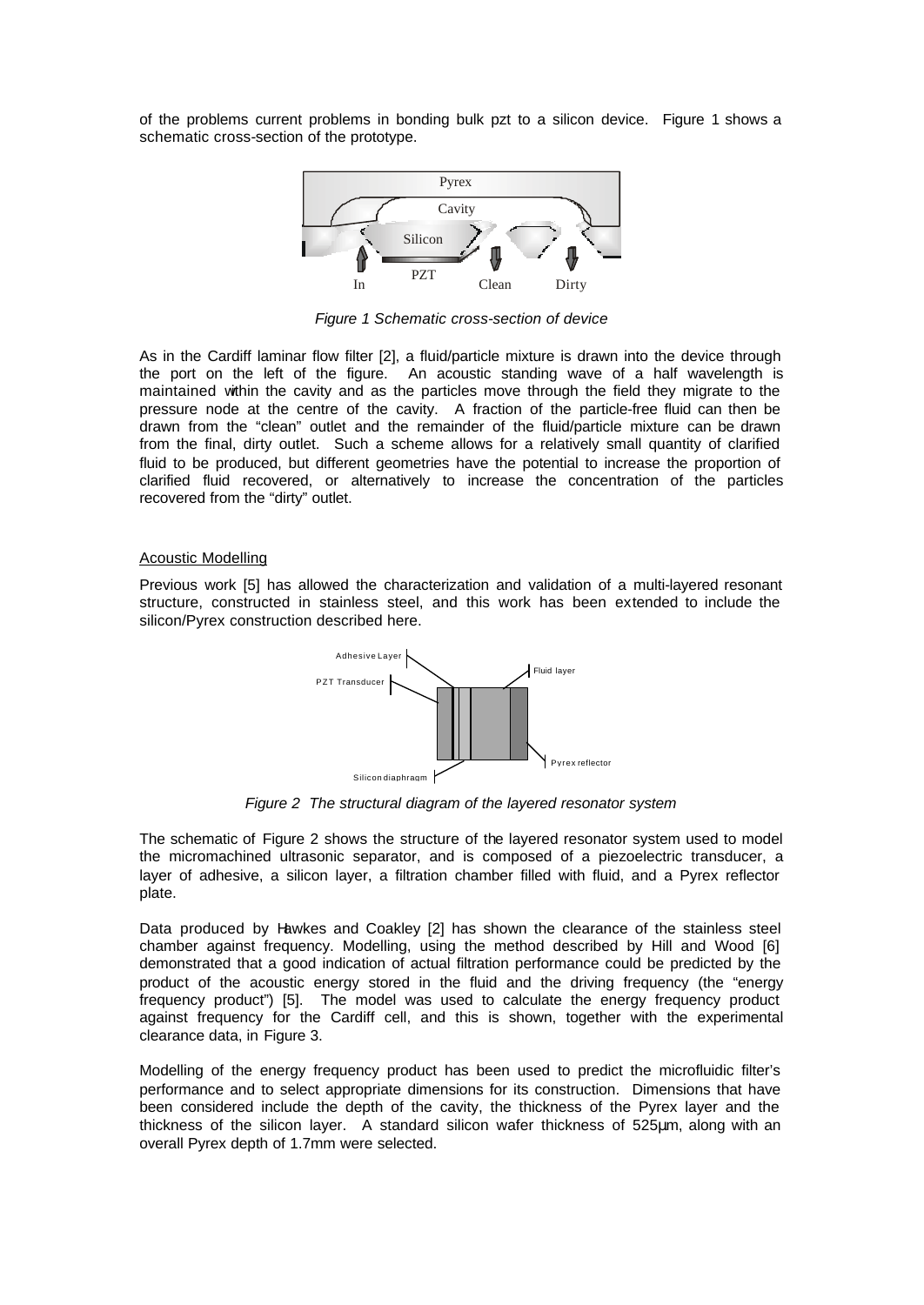

*Figure 3. Energy frequency product (solid line) and experimental clearance data (dashed line).*



*Figure 4 Effect of changing the cavity depth*

In order to allow comparison with the performance of the stainless steel filter described in [2], the target cavity depth was in the region of 250ìm, to allow a nominal half-wave resonance of about 3MHz. Figure 4 shows the predicted variation in energy frequency product as the depth of the cavity etched into the Pyrex layer is varied. Based on these predictions, a cavity depth of 240ì m was selected.



*Figure 5 Predictions of energy frequency product for (a) silicon and (b) steel devices.*

If the predicted energy frequency curves for the silicon device are compared with those for the original stainless steel chamber (Figure 5), it can be seen that the curve for the silicon device, has a single dominant peak of slightly higher magnitude. Despite a wide tolerance on peak magnitudes due to uncertainties in material parameters, these simulated results suggest that a silicon-fabricated device has the potential to perform at least as well as the steel chamber.

#### Fluid Modelling

Computational fluid dynamics (CFD) is being used to investigate the fluid flow through the separator device, principally to highlight flow phenomena which may be detrimental to the separating performance of the device. The software currently being used for this work is CFX 5.4.1, a commercially available, general purpose CFD package.

The region to be considered for the CFD modelling consists of the silicon/Pyrex section of the device, and excludes the block on which the silicon/Pyrex part is set, containing the relatively large (≤*f*(mm) inlet and outlet feed channels.

The depth of the flow domain perpendicular to flow typically ranges from 100 to 700μm and the low flow rates being considered in these devices ~0.1 ml/s [2] result in the flow remaining in the laminar region. Also at these scales it is reasonable to assume that the Navier-Stokes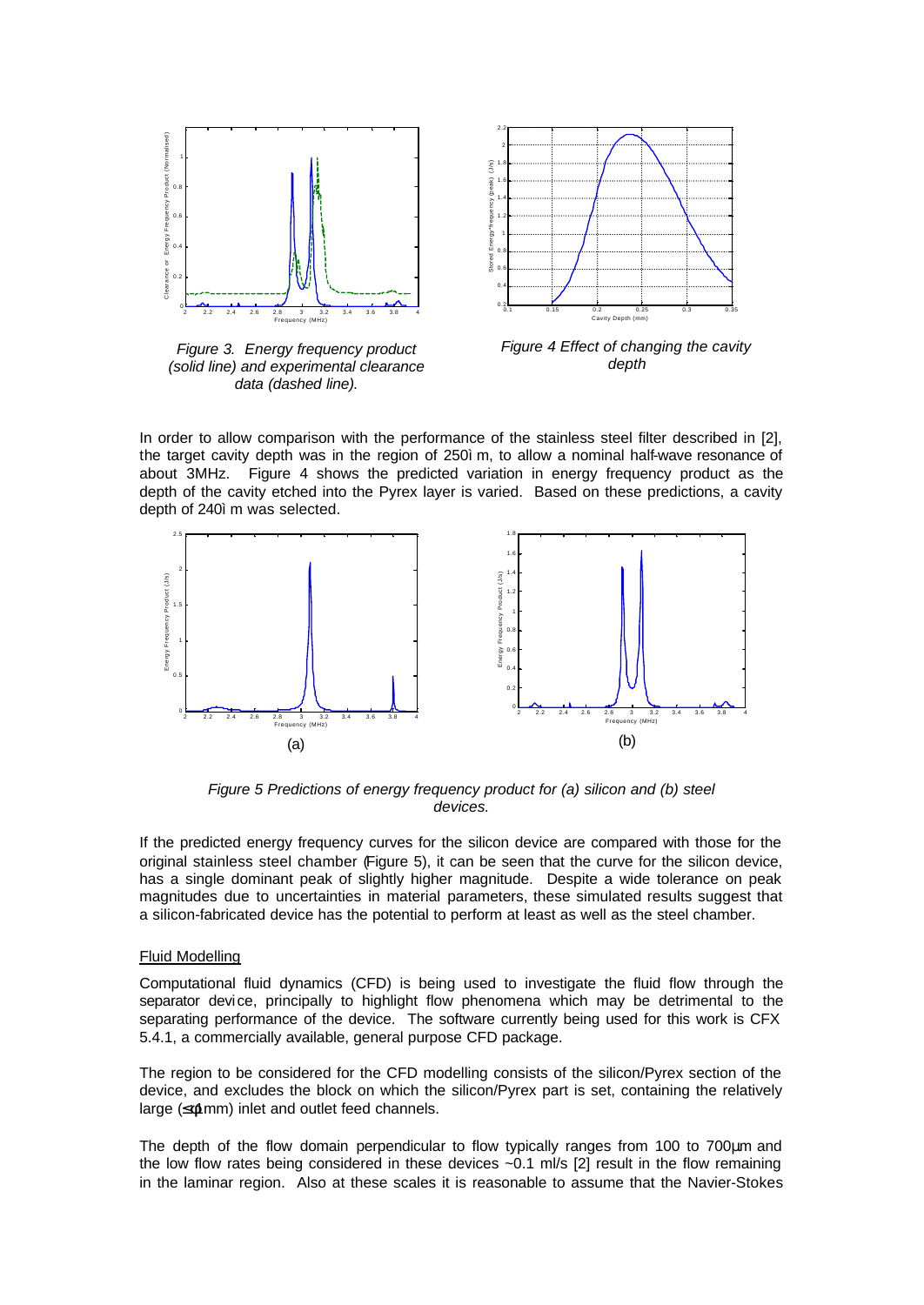set of governing equations and the no-slip condition should be used to describe the fluid flow.[7, 8]

All preliminary CFD simulations have been completed in 2D to reduce computation time. This has the effect of making the flow domain infinitely wide; ignoring the wall effects either side of the flow and making it possible to apply theory pertaining to flow between parallel plates. Initial simulations have been used to optimise the mesh parameters used to create the 2D model and also demonstrate the short distance over which the flow becomes fully developed, typical with the flow rates and micron scale considered for the device.

The entry length,  $L_{\rm e}$ , downstream of which the flow is fully developed and the velocity profile remains constant, is described for laminar flow by [9]

$$
\frac{L_e}{d} \approx 0.06 \text{Re}
$$

So for example, where water flows at 0.2m/s between parallel plates 100μm apart, the entry length is

$$
L_e \approx 0.06 \frac{\text{I} \times d^2}{\text{I} \times 1000 \times 10^{6} \times 10^{6}} = 0.06 \times \frac{1000 \times 0.2 \times (100 \times 10^{-6})^2}{0.001} = 120 \, \mu \text{m}
$$

This channel flow example has been modelled in CFD and Figure 6 shows the esulting velocity variation along the centre line and includes the theoretical entry length of 120μm calculated above, clearly correlating excellently with the CFD results where the velocity ceases to change.



*Figure 6 CFD results of centre line velocity over inlet region*

Further mesh dependency studies are required to improve the accuracy of the model and as an initial validation will use the above theoretical velocity profile in addition to experimental results. Initial results are good as Figure 7 indicates for the inlet region of the device.



*Figure 7 CFD model of inlet section and resulting velocity profile*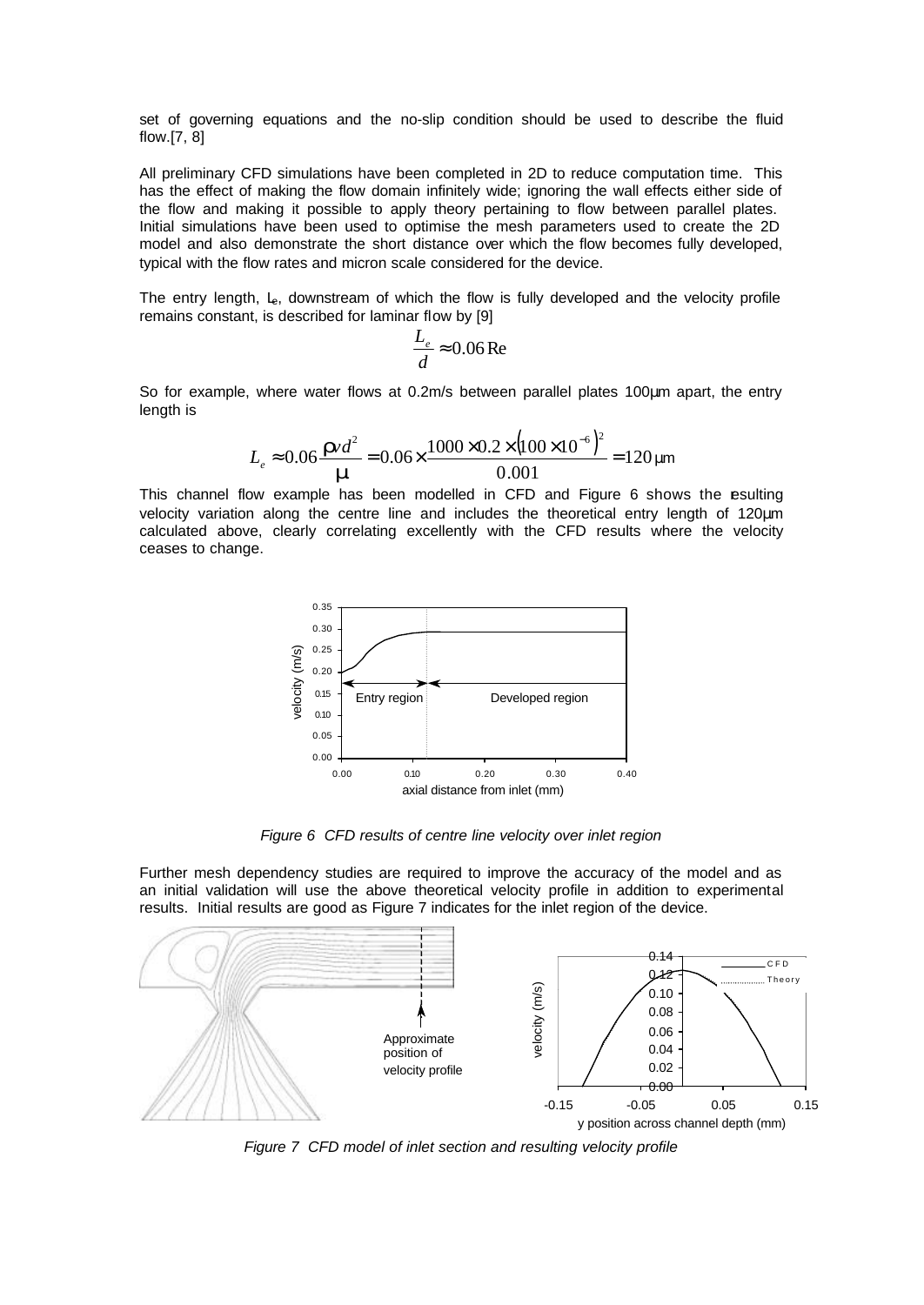Simulations using the separator geometry have illustrated the extent of separation regions in the flow as shown in Figure 7 for the device inlet region. This suggests a potential for solid particles in the flow to gather in these virtually stagnant regions and presents problems associated with the cleaning of the device between operations and the sudden release of a cluster of particles impeding the separation efficiency of the ultrasonic field and even causing clogging. The influence of these separating regions must be investigated through experiment and will result in recommendations for modifications to the inlet and outlet geometry.

#### **CONSTRUCTION**





*Figure 8 SEM of a single chamfer port Figure 9 The assembled device*

Two types of device have been fabricated, one with double chamfered ports and one with single chamfered ports. In order to achieve this, double sided wafer processing was required. This was achieved using a double sided alignment process and standard wet KOH etching leaving chamfers at the angle of 54.7°. The chamber was then formed by etching a 1.7mm thick Pyrex wafer to the desired depth of 240μm. This was achieved with a 30 minute etch in 48% buffered Hydrofluoric acid using a chrome/gold mask (50nm and 500nm thick respectively) and Shipley S1818 resist in order to minimise pinholes. The silicon and Pyrex wafer were then anodically bonded together.

Figure 8 shows an SEM of a single chamfer port, and a section of the Pyrex cavity, while Figure 9 shows a photograph of the finished separator, mounted on a Perspex manifold, to allow easy connection of pipe work.

#### **INITIAL TESTING**







*Figure 11 Impedance of full chamber (Modelled – solid line)*

In order to test the accuracy of the model, impedance testing has been performed on the assembled prototype. Impedance represents a parameter that is relatively easy to measure experimentally, unlike other parameters such as energy frequency product, allowing partial verification of the model. Impedance measurements were taken using a Hewlett Packard